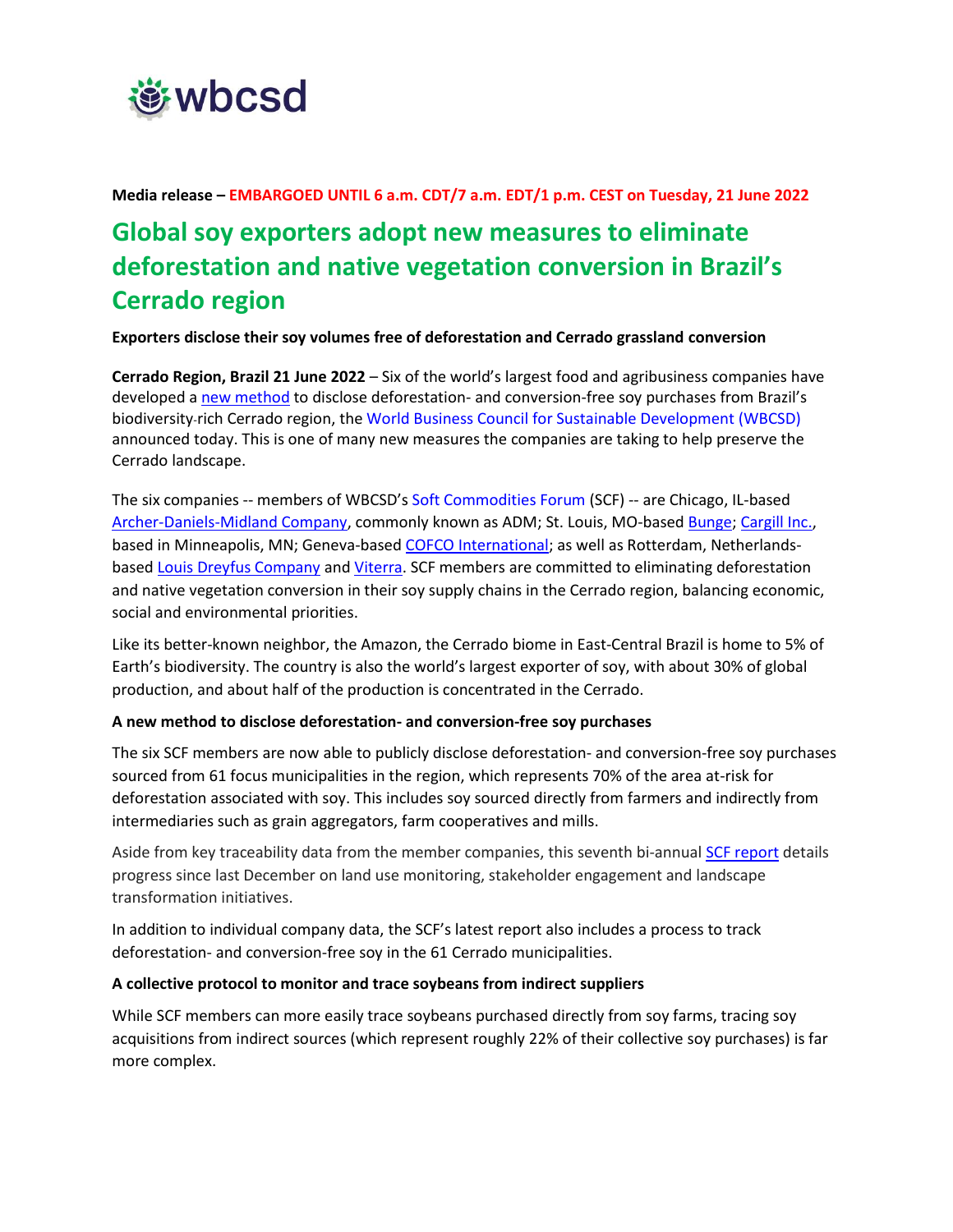

To address that challenge, SCF members have developed a collective protocol to monitor and trace soybeans from indirect suppliers.

Developed with the Brazilian Association of Vegetable Oil Industries (ABIOVE), the new SCF protocol for indirect suppliers is a sectoral approach to help equip the intermediary soy resellers with adequate traceability systems.

This joint SCF and ABIOVE initiative is designed to send a strong market signal to producers that SCF members are seeking to do business with suppliers that are in line with SCF objectives, and are capable of tracing their own sourcing to guarantee it is deforestation- and conversion-free. SCF will also engage and support indirect suppliers to become more prepared for the market demand.

#### **A three-year strategy to preserve priority Cerrado landscapes**

Additionally, the SCF has established a three-year strategy -- the Farmer First Clusters Initiative -- to preserve priority Cerrado landscapes. The strategy proposes financial incentives to encourage farmers to preserve forests, adopt sustainable land use practices and to protect the ecosystem.

In its June 2022 [report,](https://wbcsdpublications.org/scf/) the SCF unveils the Cerrado landscape interventions it plans to deploy later this year in Brazil's states of Western Mato Grosso, Southern Maranhão, Western Bahia, and Tocantins.

"Traceability is the baseline for credibly meeting targets in line with a 1.5-degree climate pathway", said Diane Holdorf, WBCSD's Executive Vice President. "The progress made by the Soft Commodities Forum to advance its nature-positive agenda is critical to help achieve a resilient, equitable food system. Their work moving forward to accelerate and scale action on the ground with farmers demonstrates the momentum needed."

### - **ENDS** –

## **About the Soft Commodities Forum**

Companies that buy, sell and process soft commodities play a unique role in connecting soy supplies with customers around the world. They are like an optical fiber that connects consumers, producers and the markets, and therefore have a unique opportunity to help drive progress on the elimination of soydriven deforestation and conversion. The complexity of soy supply chains means that no single business can tackle deforestation and conversion alone. Collaboration between them helps to move the entire sector forward together, establishing and applying standards and solutions.

In 2018, WBCSD established the **Soft Commodities Forum** (SCF) to enable this collaboration, making it the only forum in which member companies have agreed to find collective solutions to common sustainability challenges, bridging global goals with local realities. The SCF's six current members – ADM, Bunge, Cargill, COFCO International, Louis Dreyfus Company (LDC) and Viterra – are among the world's largest soy exporters and are committed to the elimination of deforestation in their supply chains where they operate in the Cerrado. They have pledged to make their soy supply chains free from deforestation and native vegetation conversion (NVC), balancing economic, social, and environmental priorities.